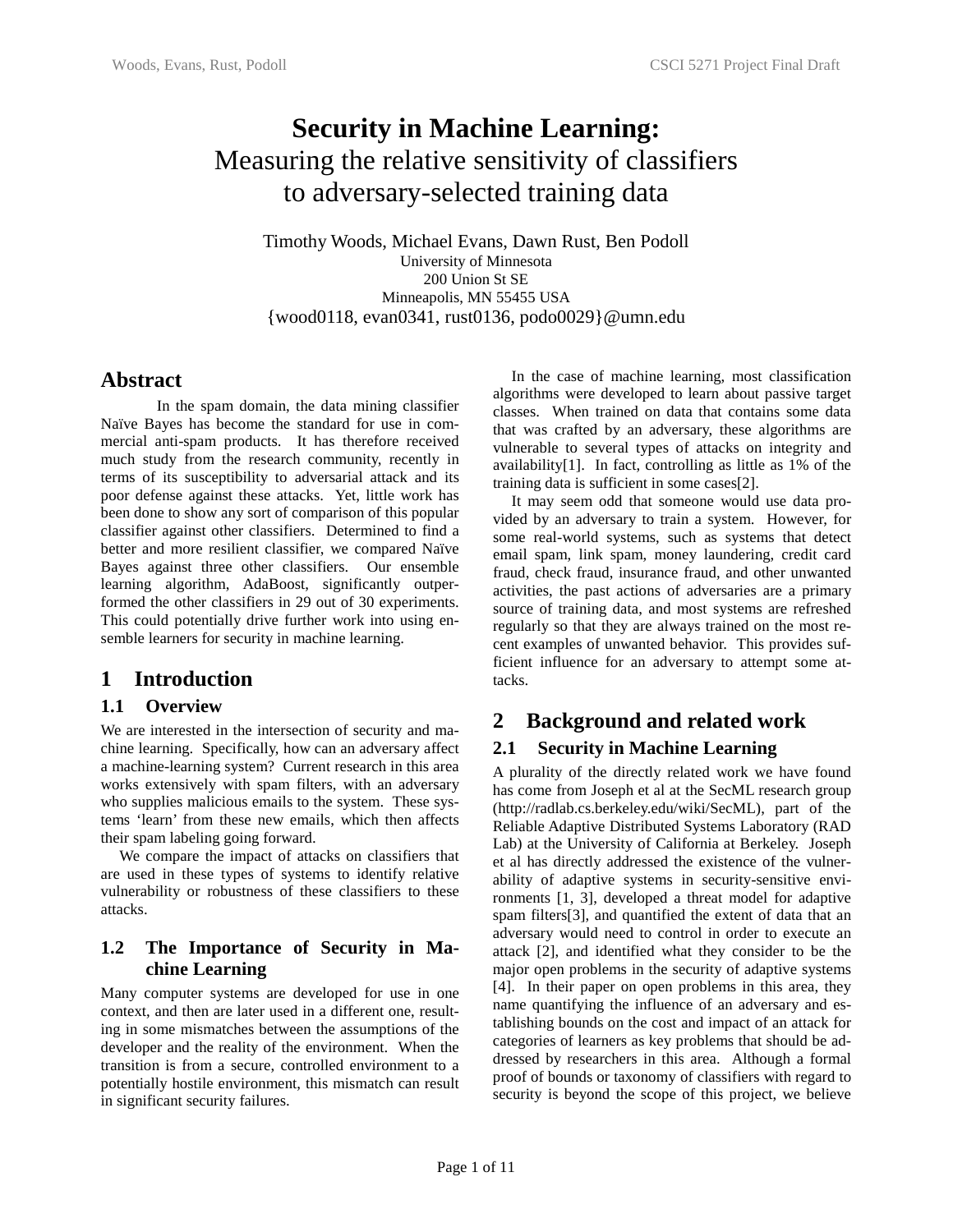that providing some experimental results will help advance the work toward developing them.

Several other researchers have developed experimental results relevant to this question, generally in the form of conducting attacks on specific systems. Most of the experimental work seems to have been conducted in the spam domain [2, 5, 6] , although at least one researcher reported results related to network traffic anomaly detection [7]. Joseph et al notes that there is currently no (accepted) theoretical analysis or interpretation of these attacks

Although Joseph et al seeks to identify the impact of adversarial action on learning systems, and possibly to prevent it, other researchers have approached the problem of learning about potentially deceptive adversaries by incorporating explicit models of their adversaries into their learning algorithms, including explicit models of their adversaries' learning capabilities [8, 9].

This impasse is the definition of a Nash equilibrium in non-cooperative game theory [10]. Many researchers dealing with adversarial (especially zero-sum) domains have sought to calculate equilibrium strategy sets directly and employ the constituent strategies. This approach is by its nature conservative, because a system employing it may pass up opportunities to exploit non-optimal opponents. It is also often prohibitively expensive to calculate the equilibria of a non-trivial game.

### **2.2 The Spam Domain**

Classification algorithms have been widely used for spam filtering. There is considerable work on developing ways to separate good email (ham) from unsolicited junk message (spam) by using classifiers to identify distinguishing features of the contents of messages. This is the area where we will test our attacks.

The spam-filtering domain also has considerable work on non-adaptive filtering, and on domain-specific challenges such as recognizing messages embedded in image files. The work to extract meaningful features from obfuscated content (such as dealing with the sextillion+ ways to spell "Viagra" so that a human can read it - http://cockeyed.com/lessons/viagra/viagra.html), and any approaches to filtering that are based on non-content features (such as analyzing the SMTP path or analyzing the user's social network) are out of the scope of this project.

#### *Threat model*

The threat model for adaptive spam filters developed by Barreno [3] classifies attacks according to whether they are Causative or Exploratory, Targeted or Indiscriminate, and whether they are aimed at disrupting Integrity or Availability. A Causative attack aims to cause misclassification of a message or set of messages, whereas an Exploratory attack aims to determine the classification of a message or set of messages. Attacks on Integrity seek to affect or reveal the classification of spam, while attacks on Availability seek to affect or reveal the classification of ham.

#### *Adversary capabilities*

The most basic ability of a spammer is to send spam that is caught by the filter (or user) and labeled as spam. Other capabilities are possible (see section 5.0, Future Work), but all of the attacks here rely exclusively on a capability of having arbitrary messages classified as spam.

# **3 Experimental approach**

#### **3.1 Dataset**

The dataset we are using is a set of email messages from the Enron Corporation, with each message labeled either "spam" or "ham", that was prepared for the Spam Track of the 2005 Text REtrieval Conference (TREC)[11]. Each email is in its own text file, in its original form. We will first need to preprocess these emails into a matrix format that a machine-learning algorithm can understand.

We treat each email as a bag of words extracted from the content of the message. Network information (such as originating IP addresses and other message metadata) is excluded from the feature set.

#### *Preprocessing*

We used a common data-mining tool called Weka[12] to train and test the classifiers, as it provides a common interface for all of the target classifiers. The dataset needed to go through a series of steps to be ready for processing in Weka. The original emails were converted to a matrix of size n by m, where each row represents an email and each column represents a word found in any email. In size, n will be the number of emails we are working with, and m is the number of distinct words found in all the emails. The value in each element of the matrix is the number of times that the word indicated by that column appeared in the message indicated by that row.

#### *Problems/Limitations*

Due to the large size of dataset, some filtering needed to take place to allow for reasonable processing times. We first took a random subset of our dataset, keeping the proportion of spam to ham emails the same as the full set of emails. We removed any files we believed to have attachments by filtering emails of a predetermined size. That removed 'words' that were actually long streams of data in character format. That helped significantly, but we still had too many columns; hundreds of thousands. We created a function in Matlab to identify columns (words) that were insignificant. The function counted how many rows (emails) had any value of that particular word, and if the total fell under a certain threshold, we removed it. This improved our column count signifi-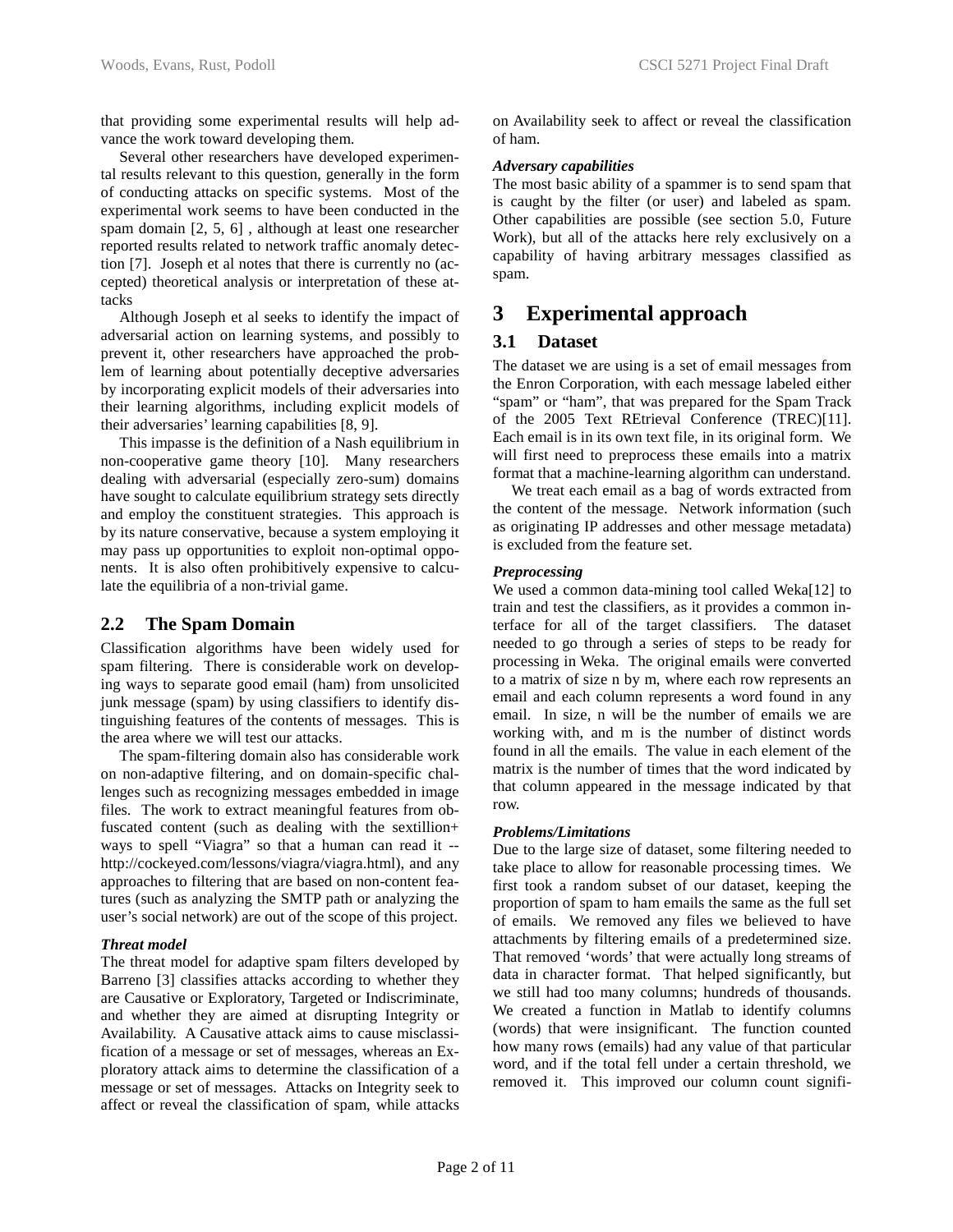### **3.2 Attacks**

#### *Attack selection*

In considering the type of attacks we would test, we needed to consider a number of factors. First, we needed to know which ones would be tractable within our available processing time based on both the time required to generate attack data and the time required to perform the additional train-test cycles. Second, we want attacks that are plausible in our test domain, both because they require knowledge that the attacker might reasonably be expected to know, and because their cost and value to the attacker would make them attractive. The dictionary and mimicry attacks require only the knowledge of the general words in use, and a probabilistic knowledge of a single message (respectively) so these are quite reasonable in terms of attacker knowledge. The cost of carrying out the attacks is just the sending of some emails that are labeled as spam, which is very inexpensive to the attacker, and the value is either the deactivation of the spam filter (for dictionary attacks) or the loss of a valuable email message (for the mimicry attacks). We also expect that these attacks are different enough that the various algorithms will exhibit different relative degradation rates as the percentage of poisoned training data increases. That is, we expect that the vulnerability to these attacks is not highly correlated among the algorithms.

#### *Mimicry attack*

In this attack, the adversary has a target good (ham) email it is trying to have misclassified as spam. This is a type of allergy attack in which the target message is mimicked as closely as possible. All or a portion of the target email's content is known, allowing the adversary to send copies of that email, again, from a blacklisted IP address, forcing the email to be classified as spam.

To create this attack, we take a ham email that is not included in the dataset we are using, and create a number of attack emails. When creating an attack email, each word from the target email is included with probability p. If it is not included, a random word from the Linux dictionary was included.

# **3.3 Target Classifiers**

We tested some basic classifiers (Naïve Bayes, decision trees [C4.5], boosted decision stumps, and Ripper) as spam filters. Tests were run both on the existing data (a baseline measure) and with an active adversary. These algorithms were chosen because all of them have been previously used or proposed for use as spam detection algorithms[13], and also because they represent a sampling of different families of classifiers (see below) that have different levels of expressiveness and robustness to

noise. In addition, all of these algorithms are commonly studied and easily understood by a person who is new to machine learning. We hope this will make our experiments accessible to many readers.

#### *Naïve Bayes*

Naïve Bayes is widely used for spam detection and other applications due to its speed, ease of implementation, and generally good results. An example of a simple Naïve Bayes spam filter that is in wide use is SpamBayes. Although simple, Seewald found the basic learner in SpamBayes to perform better than some more complex, specially tuned variations of Naïve Bayes [14]. The systems judged inferior to SpamBayes by Seewald include SpamAssassin, the spam filter is used by the University of Minnesota Computer Science Department.

We were also interested in Naïve Bayes because Nelson performed an analysis of the vulnerability of Spam-Bayes to mimicry attacks [2], and we wanted to include a similar classifier as a way of reproducing his results in a situation that allowed comparison with other classifiers.

#### *AdaBoost with Decision Stumps*

We wanted to include at least one classifier based on ensemble learning, and to stick to very basic classifiers. AdaBoost using Decision Stumps as the weak learners is a very simple, perhaps simplistic, representative of the class of ensemble learners. More sophisticated boosting algorithms and ensemble classifiers exist, but since we were hoping to capture a comparison between very basic classifiers, we felt this was a good choice.

#### *C4.5 Decision Tree*

Decision Trees are another type of basic classifier that is widely used. We chose the C4.5 algorithm for building the decision trees, rather than a simpler decision tree building algorithm such as ID3, because C4.5 deals better with real-valued attributes yet is still easy enough to understand. C4.5 also includes some regularization (by pruning of the resulting decision tree), and Barreno has suggested that various regularizing mechanisms would be possible defenses against some attacks [3].

#### *Ripper*

Ripper is a rule-generating algorithm that is designed to be especially well-suited for classification problems with a rare class. Our test data set has roughly balanced classes so this strength may not be evident, but we wanted a representative of algorithms that work well with rare classes in our set of classifiers. Rulegenerating systems are related to decision trees, but the methods used by Ripper and C4.5 to produce the decision points are quite different.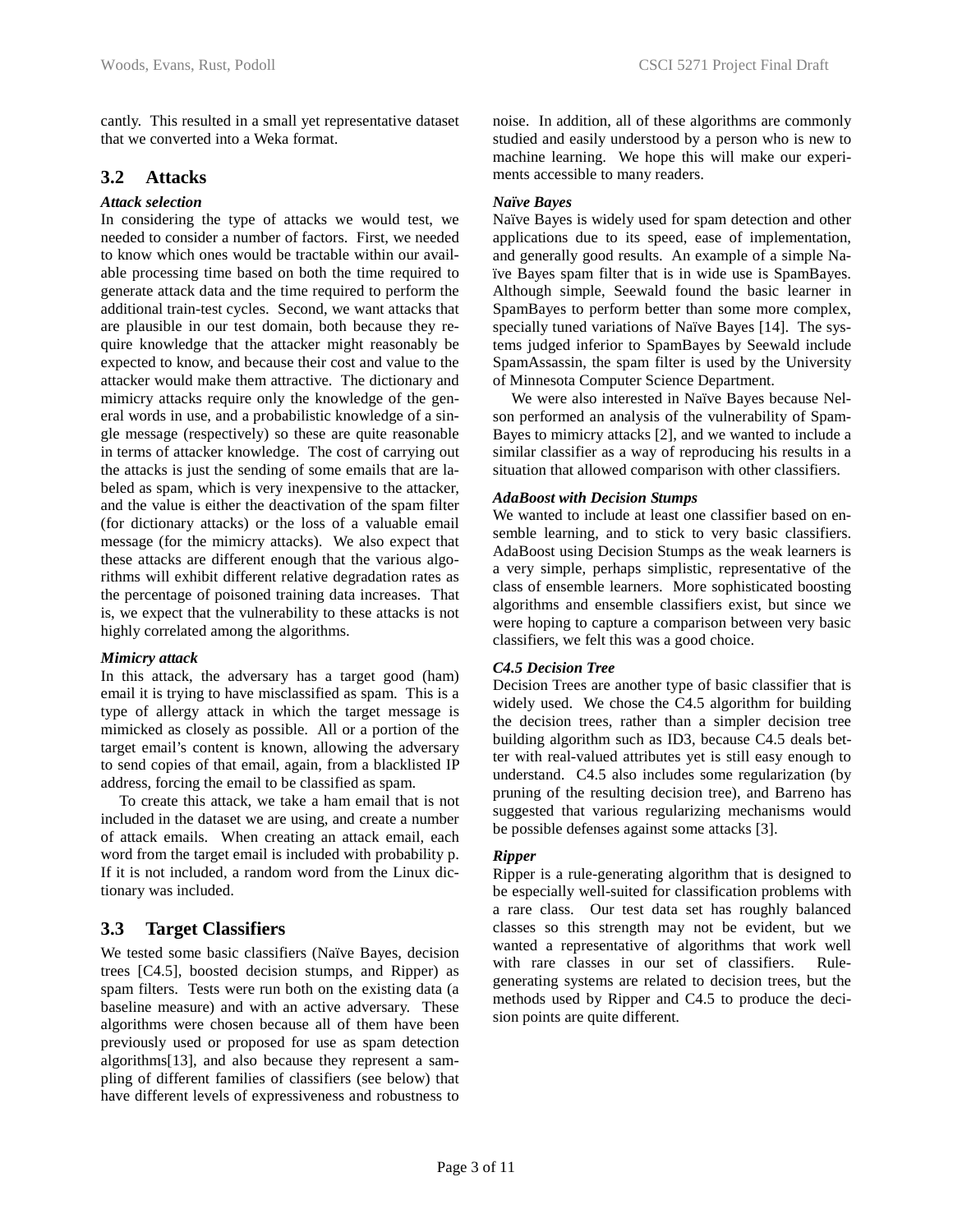

Figure 1: Attack success against each classifier by the percentage of training data controlled by the adversary, aggregation of all tests performed

# **4 Experimental Results**

We first review the overall success of the attacks and the net performance of each algorithm on our chosen attacks, and then later, we will see how the classifiers performed differently based on the variables being tested, such as percent known of the target email, or percent of data controlled by the adversary. This provides a useful look at the potential strengths and weaknesses of each classifier.

#### **4.1 Baseline classification accuracy**

Before adding any poisoned data, we ran the classifiers on the clean data set to see how effective each one was at the underlying classification task, using ten-fold cross validation to evaluate the effectiveness of each classifier. Although the later attack experiments do not look at the impact on overall classification accuracy (only at the success or failure of the attack on the target message), the base rate of success is important because this would be one of the key measures for evaluating the fitness of a classifier for any particular task.

### **4.2 Overall Performance**

We were able to successfully recreate the findings of the Joseph et al research group [1, 3], Our mimicry attack was able to fool Naïve Bayes with a very small portion of the data controlled, similar to their findings. This is important; we were not sure how their results would transfer to a simpler implementation of a Naïve Bayes algorithm. They ran their experiments on a commercial product that used NB, while we were running a data mining tool using NB. In addition, the other classification algorithms we ran had similar results. Our results will be useful to the community, as they clearly fit within the



Figure 2: Attack success against each classifier by the adversary's percentage chance of guessing each token in the target messages

norms of other experiments while adding value through testing these other classifiers.

| <i><b>Classifier</b></i> | % of Attacks<br><b>Successful</b> | <b>Baseline</b><br>Accuracy |
|--------------------------|-----------------------------------|-----------------------------|
| AdaBoost                 | 26.0%                             | 96.51%                      |
| C4.5                     | 48.9%                             | 96.32%                      |
| Naïve Bayes              | 46.4%                             | 94.70%                      |
| Ripper                   | 44.7%                             | 96.82%                      |
| <b>Grand Total</b>       | 41.5%                             | 96.09%                      |

It is clear to see that while Naïve Bayes is not the worst algorithm for resilience against adversary attack, it likely is not the best. The AdaBoost classifier performed significantly better than the rest, implying that it may be worth doing a more thorough analysis on ensemble for use in this domain.

We ran 30 different experiments with various combinations of our two variables, percent of target email known and percent of data controlled. Each experiment was run on 17 different target emails. AdaBoost had the best average classification performance in 29 of the 30 experiments, usually with a significant margin. This is substantial, not dominance on a few experiments, or with select parameters, but better in almost every experiment. These results point to ensemble learning algorithms as possible good choices when considering security in machine learning algorithms.

# **4.3 Sensitivity to adversary control**

#### *C4.5 and Ripper*

These two algorithms showed similar vulnerability to similar combinations of attack parameters. This is not very surprising since both algorithms are similarly expressive in terms of the decision boundaries they create. Both algorithms create rectilinear partitions of the attrib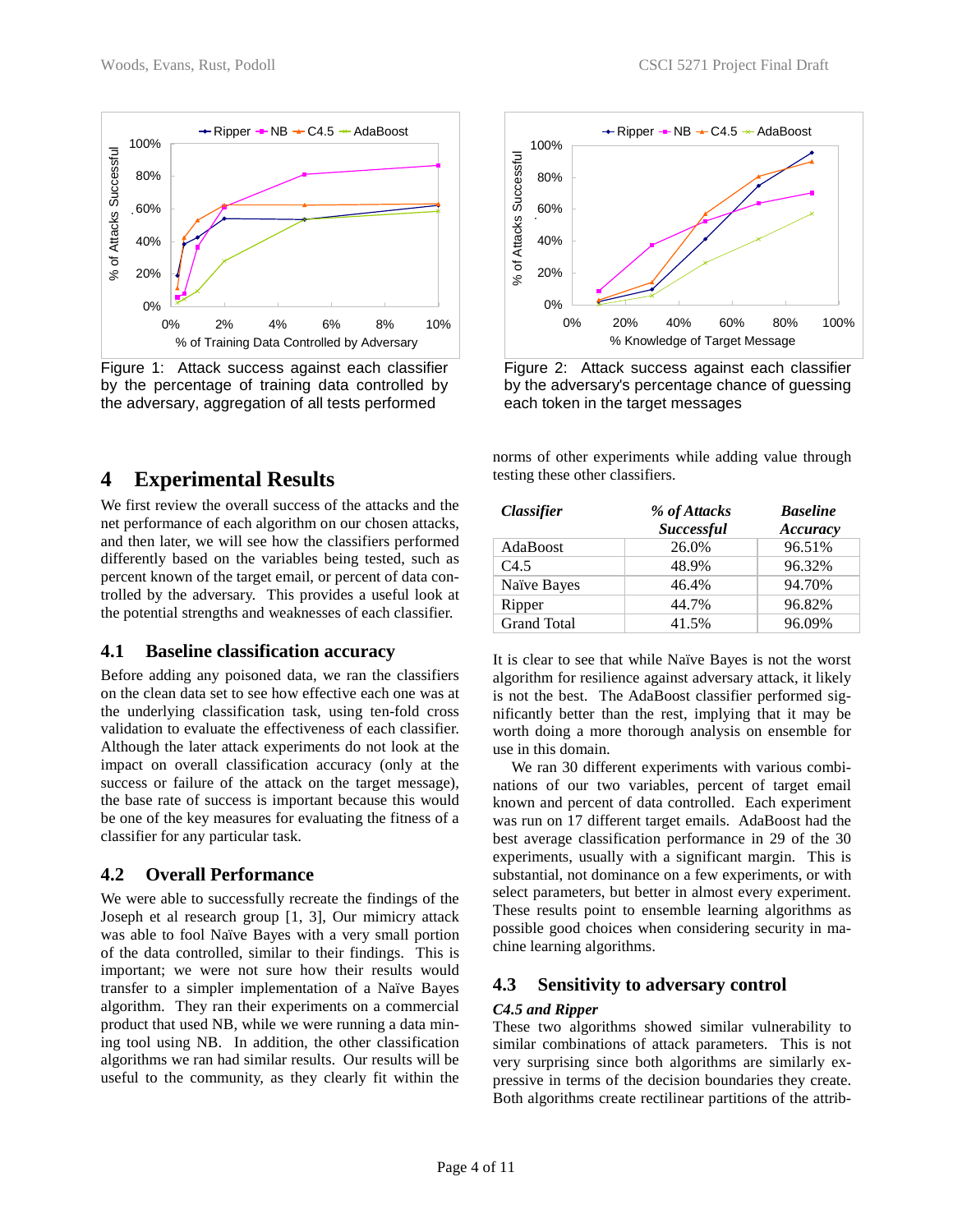ute space, and both perform some explicit feature prioritization as part of building these boundaries.

These two classifiers had relatively greater vulnerability at low levels of adversary control (less than 1%, see **Error! Reference source not found.**), but then seemed to plateau after about 2% of control while AdaBoost and Naïve Bayes continued to degrade. The likely reason for this is that these classifiers rely on only a subset of features for each decision. This means that a large amount of influence may be achieved with little data if a particular feature can be subverted sufficiently to create a decision node/rule that uses it. However, some messages can be classified based on factors such as the words not included (eg, "All emails without the word Viagra are not spam"). Mimicry attacks would need to flip the significance of this feature for the entire dataset, and not just for a localized section of the boundary, if they wanted to affect these messages. Of course, this is possible with sufficient data, but it is likely that our upper bound of 10% adversary control was not high enough for this kind of impact.

#### *Naïve Bayes and AdaBoost*

Naïve Bayes and AdaBoost displayed continuous degradation over the range of adversary control that we tested. For Naïve Bayes this probably reflects its use of all features for each decision as well as the gradual shift in the overall ratio of spam to ham. AdaBoost degrades continuously, but at a much slower rate. The continuous degradation probably reflects the fact that AdaBoost's ensemble of classifiers is likely to use a large number of attributes for each decision, so it is affected by each attack message. We do not have a theory as to the overall slower rate of degradation, but consider it an extremely interesting area for future research.

### **4.4 Sensitivity to adversary knowledge**

#### *C4.5 and Ripper*

Despite their apparent resilience to increasing adversary control of the training data, C4.5 and Ripper were relatively more sensitive to the adversary's level of knowledge of the target message. They performed relatively well when the adversary had little (30% or less) knowledge of the contents of the target message, but degraded quickly after this point and had almost no success when the adversary had a very high degree of knowledge (70% to 90%) of the contents of the message. This is likely because targeting the relevant attributes made it easier to shift small, local sections of the decision boundary by creating small but high-purity leaf nodes (rather than having to shift or "pollute" the purity of larger intermediate nodes). Because the data is in a high-dimensional space it is very likely that the decision boundary will be "close" to any given point in at least one dimension, so very small shifts can be effective.

#### *Naïve Bayes and AdaBoost*

In contrast to C4.5 and Ripper, Naïve Bayes applies information about every attribute to every decision, so that its behavior is affected even when the most relevant features for the target message are not known. However, the sheer number of features in use seems to reduce the effectiveness of subverting the especially relevant ones. In effect, Naïve Bayes has no localized decision making because it assumes that all attributes are independent, while the rectilinear partitioning algorithms are very location-aware and more susceptible to local effects. AdaBoost with decision stumps is as expressive as decision trees and can capture local impacts, but it seems to be resilient to detailed adversary knowledge, especially when the percentage of adversary control is lower. This may be because the method of weighting the weak learners gives decision stumps that classify a broader range of points correctly a greater weight when voting, thus providing some regularization against localized overfitting.

#### **4.5 Interaction between attack parameters**

For all classifiers tested, the attacks succeeded 100% of the time when 10% of the training data was controlled and 90% of the contents of the target messages were known to the adversary, and 0% of the attacks succeeded when the attacker controlled only 0.25% of the training data and knew only 10% of the message contents. This provides us with an interesting range of the combinations of parameters that shows how the different classifiers are affected by different combinations of adversary control and knowledge.

The results for Naïve Bayes and AdaBoost seem to indicate a continuous tradeoff between the two attack parameters. In contrast, C4.5 and Ripper seemed to be more affected by adversary knowledge, while the percentage of adversary control seems to have sharp and perhaps discontinuous effects. Based on the results we see here and the nature of decision trees and rule-based algorithms, we consider it likely that if the percentage of adversary control were increased beyond 10% we would find additional sharp rises in the influence of the attackers followed by plateaus, rather than a smooth degradation.

# **5 Future Work**

#### *Additional attacks*

There exists a large variety of other attacks on adaptive systems in general and spam filters in particular, and experiments evaluating the relative robustness of various classifiers to those attacks would be interesting. The attack evaluated in this paper was a causative attack on availability of the system. Other attacks include exploratory attacks to determine the state of the classifier, and attacks in the integrity of the system (i.e., on getting spam past the filter) such as desensitization attacks. In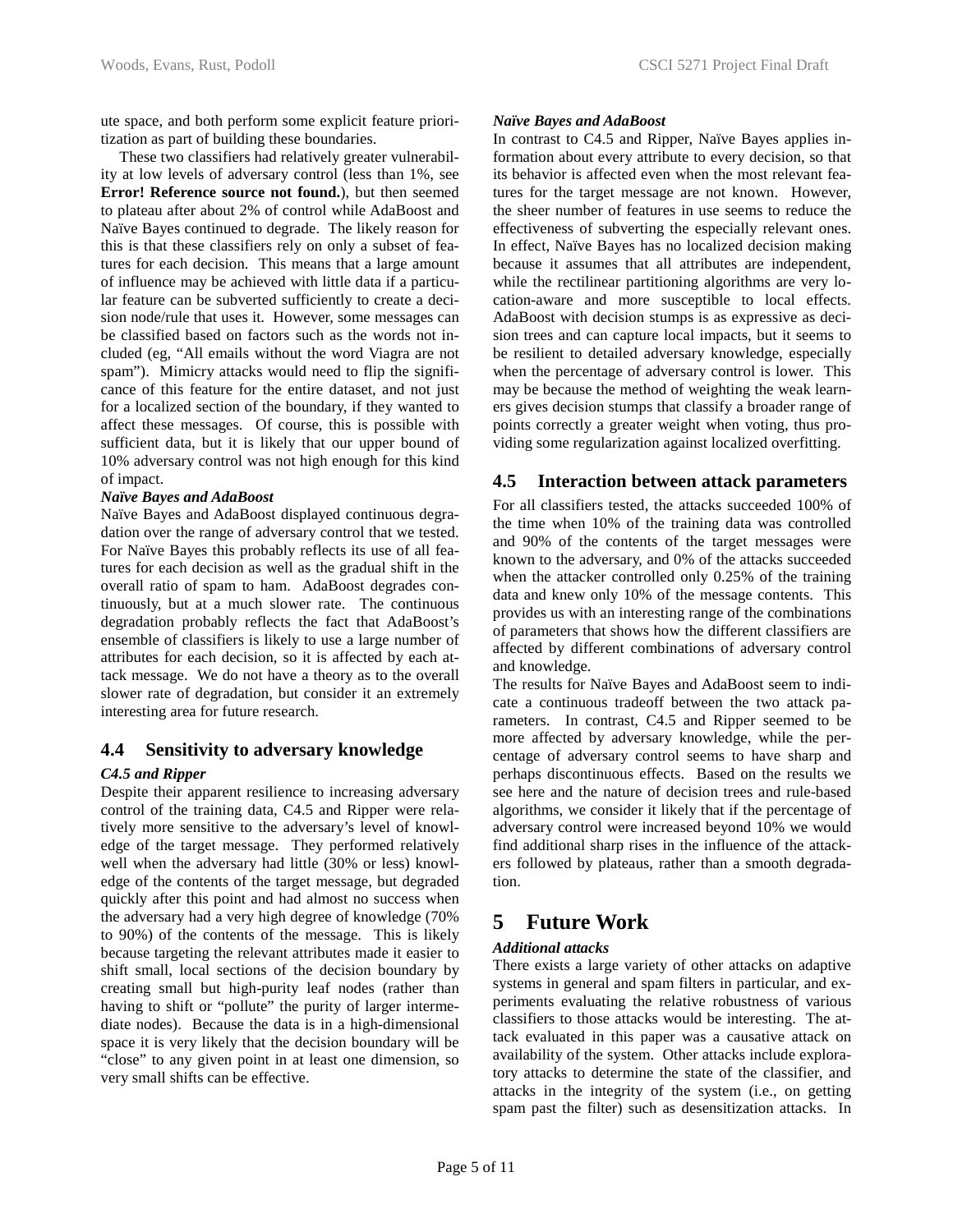addition, other causative attacks on availability are possible. For example, the mimicry attack is not necessarily the most effective way to target a specific message, depending on the particular classifier.

#### *Additional classifiers*

The classifiers we chose are classic ones, heavily studied and in wide use. It is possible that other classification algorithms are more robust (or less robust) to adversarial influence, and we currently do not have any method for identifying them through static analysis of the algorithms.

It would also be instructive to compare classifiers from the same family, and to test identical classifiers with different parameters. This might provide additional insight into the question of *why* one particular classifier performs better or worse than another does.

In particular, we consider the success of AdaBoost in our experiments good reason to focus on ensemble classifiers and determine whether they have some inherent robustness against mimicry attacks and possibly other causative attacks as well.

#### *Alternative adversary capabilities*

In our experiments we assume that the adversary can add arbitrary spam-labeled messages to the training data. An attacker might have other capabilities, such as adding arbitrary ham-labeled messages to the training data. To understand this, it is important to realize that many antispam systems are trained using messages classified by all users of the email system, so a spammer could create a Gmail account (for example), and then send email messages to this account and mark it as "not spam". There are obvious countermeasures that could be used to identify such accounts if they were used heavily, but a large number of low-volume accounts would be very difficult to detect, and would give spammers significant influence over the anti-spam system *even if those accounts never sent a single spam message*. The extent to which a spammer could inflict damage on a spam filter using this technique is unclear, and experiments to help quantify the risk would be valuable.

#### *Other data sets and domains*

Data from different domains exhibits different structures, so it is possible that the effect of poisoning data sets from different domains would produce different results. If datasets from different domains exhibit different levels of susceptibility to poisoning, it might provide some insight into how to identify vulnerable domains or how to condition data prior to training to make classifiers more robust against poisoning.

#### *Data preprocessing defenses*

For some existing systems, it would be very expensive to change the type of classifier in use, or the particular classifier might have been chosen for reasons that outweigh the risk of being attacked. In these cases, it might be desirable to find defenses that operate by transforming or conditioning the data. Some existing techniques for preprocessing data to improve classifier performance might provide some robustness against some types of attacks. Some examples worthy of investigation are dimensionality reduction techniques, which might weed out noise attributes and thus prevent them from being used as attack vectors, and domain-relevant feature transformations, such as inverse-document frequency for text data. These techniques effectively apply heuristics about what data is likely to be useful for learning, thus potentially limiting the effect of data designed to subvert the learning process. It is not clear whether these techniques would be effective, or if so whether they would provide the same benefits for all classifiers, but the potential benefit, especially to legacy systems, makes it a worthwhile area of investigation.

#### *Developing more secure classifiers*

Designing new classification algorithms that are less vulnerable to attack (to specific attacks or to whole classes of attacks) would be the ideal solution for securing new systems that use classification. Machine learning and classification in particular are already widely used in adversarial environments, and more secure classification algorithms would almost certainly have a benefit to many of these fields. Also, based on what we know about the benefits of developing secure software, it is plausible that algorithms that learn in a way that is robust against adversarial attacks would also have other desirable characteristics. In particular, it seems that more secure classifiers would need to be more robust against noisy data and disruption by outliers at a minimum, and these are generally desirable properties in many applications.

# **6 Conclusion**

Security against manipulative attacks is simply not considered in the design of most systems that employ classification or other types of machine learning. However, we have shown that even when classifiers have similar performance on the basic classification task, they may have significantly different susceptibilities to a particular attack, and they may have different security considerations in terms of which adversary capabilities are the most likely to be damaging.

Given AdaBoost's overall success and domination of each individual scenario, we consider investigation of the potential robustness of ensemble classifiers to attack to be a priority for future research in the security of machine learning.

It is the position of the authors that the vulnerability of a learning algorithm to manipulation by an adversary should be a primary consideration in designing or selecting an algorithm for use in any environment where an adversary with sufficient capabilities to execute an attack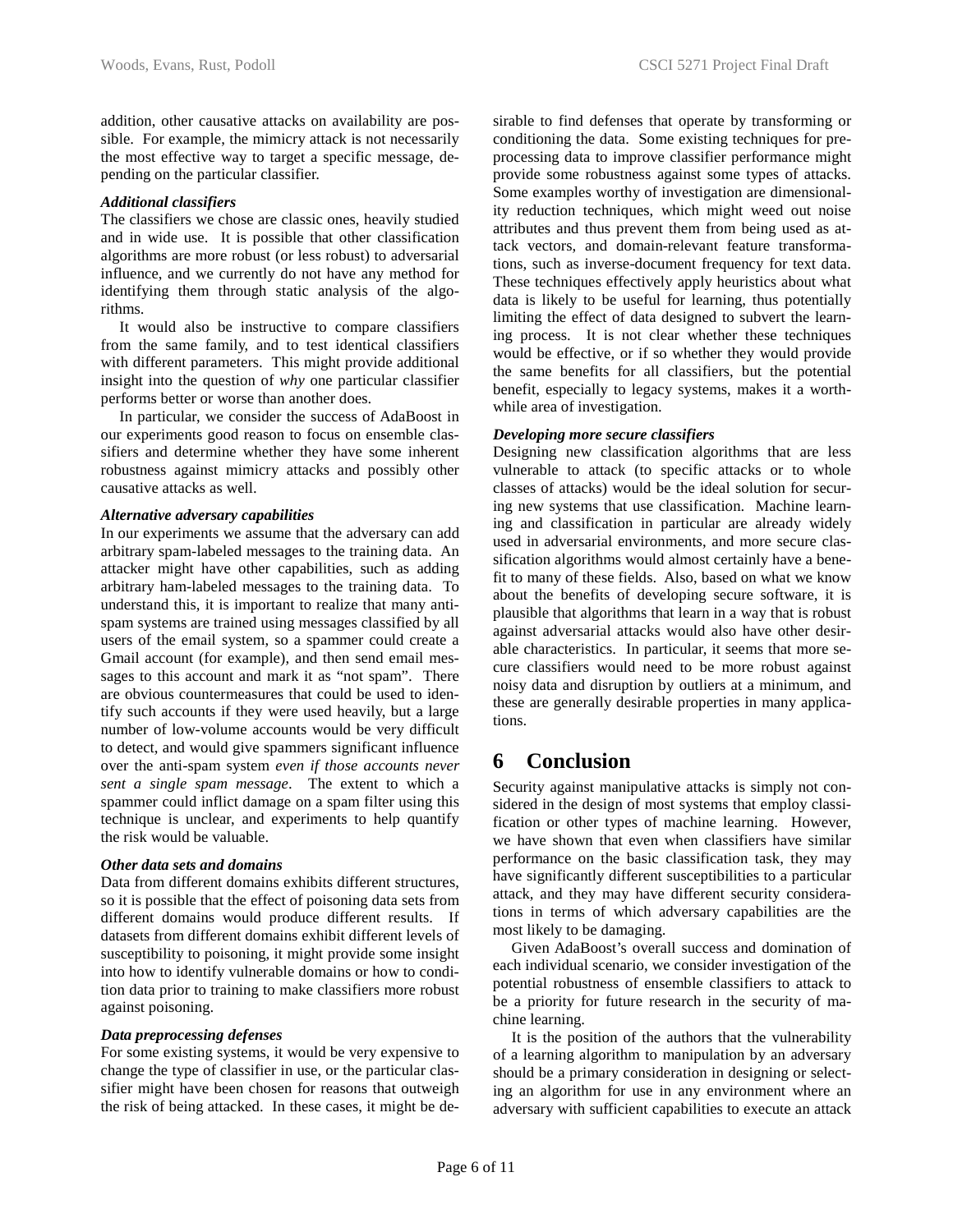is known to exist. However, designing and developing secure adaptive systems is currently a difficult and uncertain task. In addition to the future research directions described above, an awareness of security issues relevant to machine learning should be integrated into basic classes and texts on classification, data mining, and other machine learning related topics.

#### *Acknowledgements*

The authors wish to thank Nick Hopper and Arindam Banerjee for their comments and ideas, which have helped us understand the problem and motivated our research.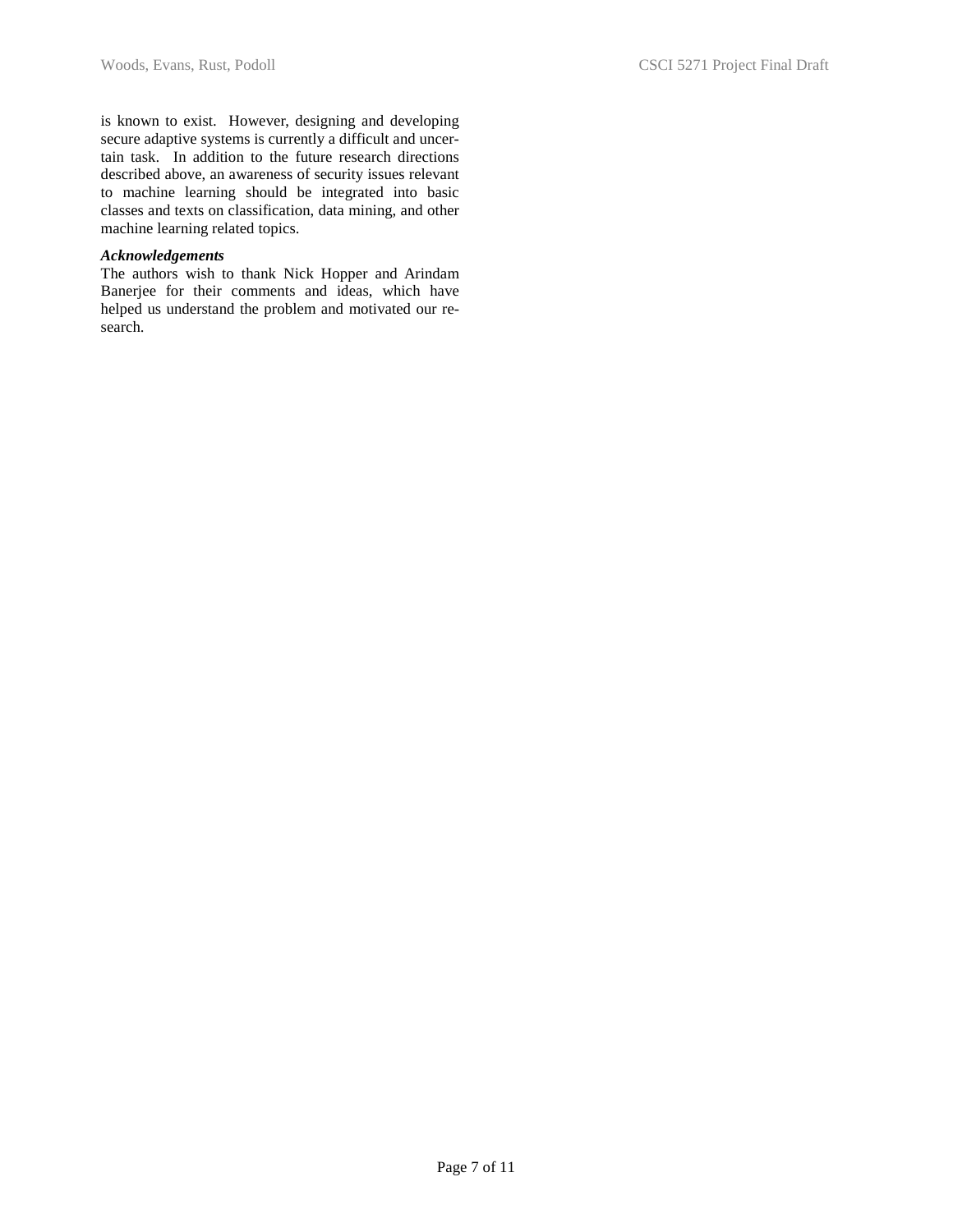| % Control | % Known | <b>Ripper</b> | NΒ     | C4.5   | <b>AdaBoost</b> |
|-----------|---------|---------------|--------|--------|-----------------|
| 0.0025    | 10%     | 0.0%          | 0.0%   | 0.0%   | $0.0\%$         |
|           | 30%     | 5.6%          | 0.0%   | 5.6%   | 0.0%            |
|           | 50%     | 5.6%          | 5.6%   | 5.6%   | 0.0%            |
|           | 70%     | 11.1%         | 11.1%  | 5.6%   | 0.0%            |
|           | 90%     | 72.2%         | 11.1%  | 38.9%  | 11.1%           |
| 0.005     | 10%     | 0.0%          | 0.0%   | 0.0%   | 0.0%            |
|           | 30%     | 5.6%          | 5.6%   | 5.6%   | 0.0%            |
|           | 50%     | 16.7%         | 11.1%  | 27.8%  | 5.6%            |
|           | 70%     | 66.7%         | 11.1%  | 77.8%  | 5.6%            |
|           | 90%     | 100.0%        | 11.1%  | 100.0% | 11.1%           |
| 0.01      | 10%     | 0.0%          | 0.0%   | 0.0%   | 0.0%            |
|           | 30%     | 11.8%         | 11.8%  | 11.8%  | 5.9%            |
|           | 50%     | 23.5%         | 11.8%  | 52.9%  | 5.9%            |
|           | 70%     | 76.5%         | 58.8%  | 100.0% | 5.9%            |
|           | 90%     | 100.0%        | 100.0% | 100.0% | 29.4%           |
| 0.02      | 10%     | 5.6%          | 11.1%  | 0.0%   | 0.0%            |
|           | 30%     | 5.9%          | 11.1%  | 27.8%  | 5.6%            |
|           | 50%     | 61.1%         | 83.3%  | 83.3%  | 11.1%           |
|           | 70%     | 94.4%         | 100.0% | 100.0% | 33.3%           |
|           | 90%     | 100.0%        | 100.0% | 100.0% | 88.9%           |
| 0.05      | 10%     | 5.6%          | 11.1%  | 11.1%  | 0.0%            |
|           | 30%     | 5.6%          | 94.4%  | 16.7%  | 11.1%           |
|           | 50%     | 55.6%         | 100.0% | 83.3%  | 55.6%           |
|           | 70%     | 100.0%        | 100.0% | 100.0% | 100.0%          |
|           | 90%     | 100.0%        | 100.0% | 100.0% | 100.0%          |
| 0.1       | 10%     | 0.0%          | 29.4%  | 5.9%   | 0.0%            |
|           | 30%     | 23.5%         | 100.0% | 16.7%  | 11.1%           |
|           | 50%     | 83.3%         | 100.0% | 88.9%  | 77.8%           |
|           | 70%     | 100.0%        | 100.0% | 100.0% | 100.0%          |
|           | 90%     | 100.0%        | 100.0% | 100.0% | 100.0%          |

**Figure 3: Full results of attacks for all classifiers and attack scenarios (% of attacks successful)**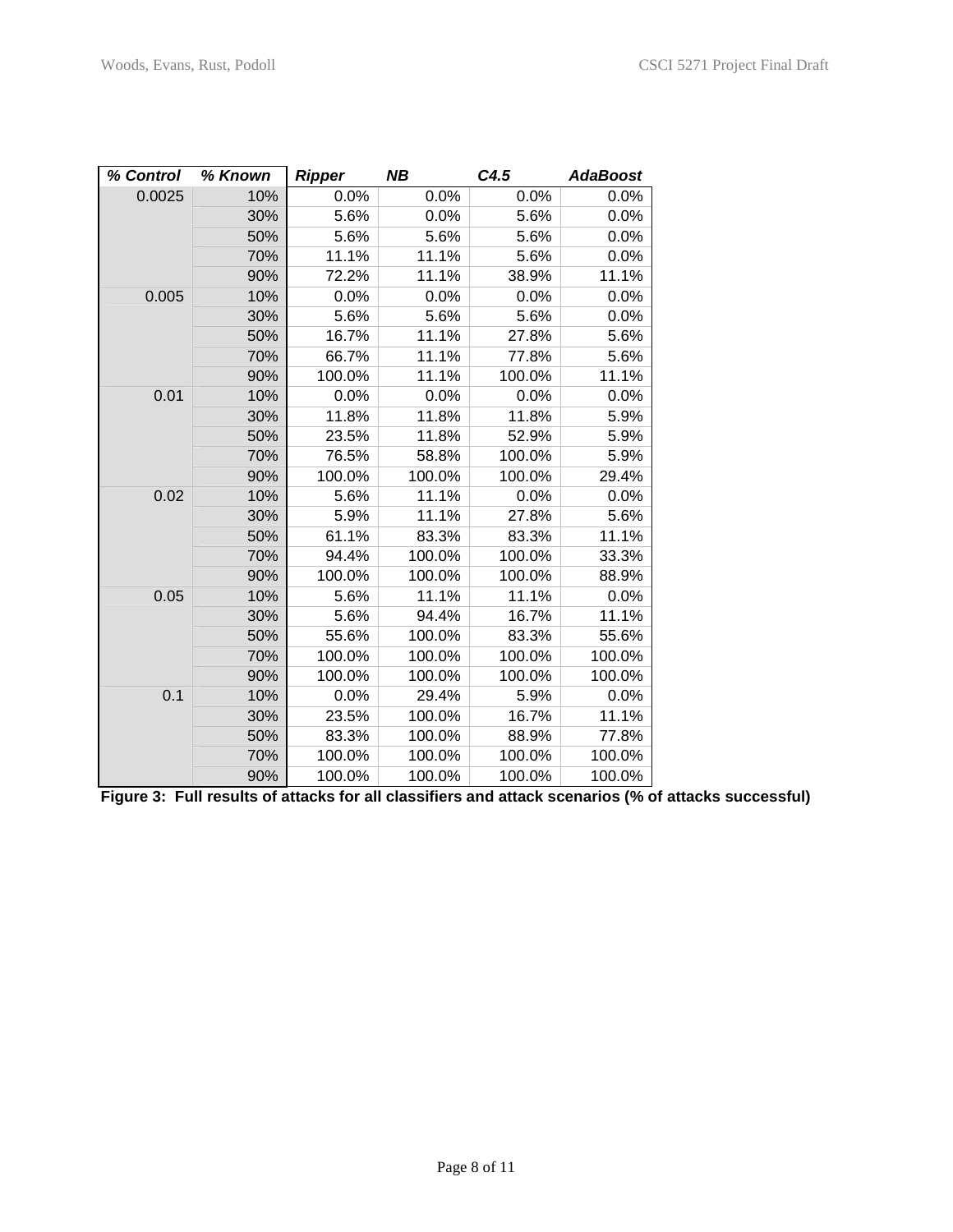

**Figure 4: Surface plot of results for AdaBoost** 



**Figure 5: Surface plot of results for Naive Bayes**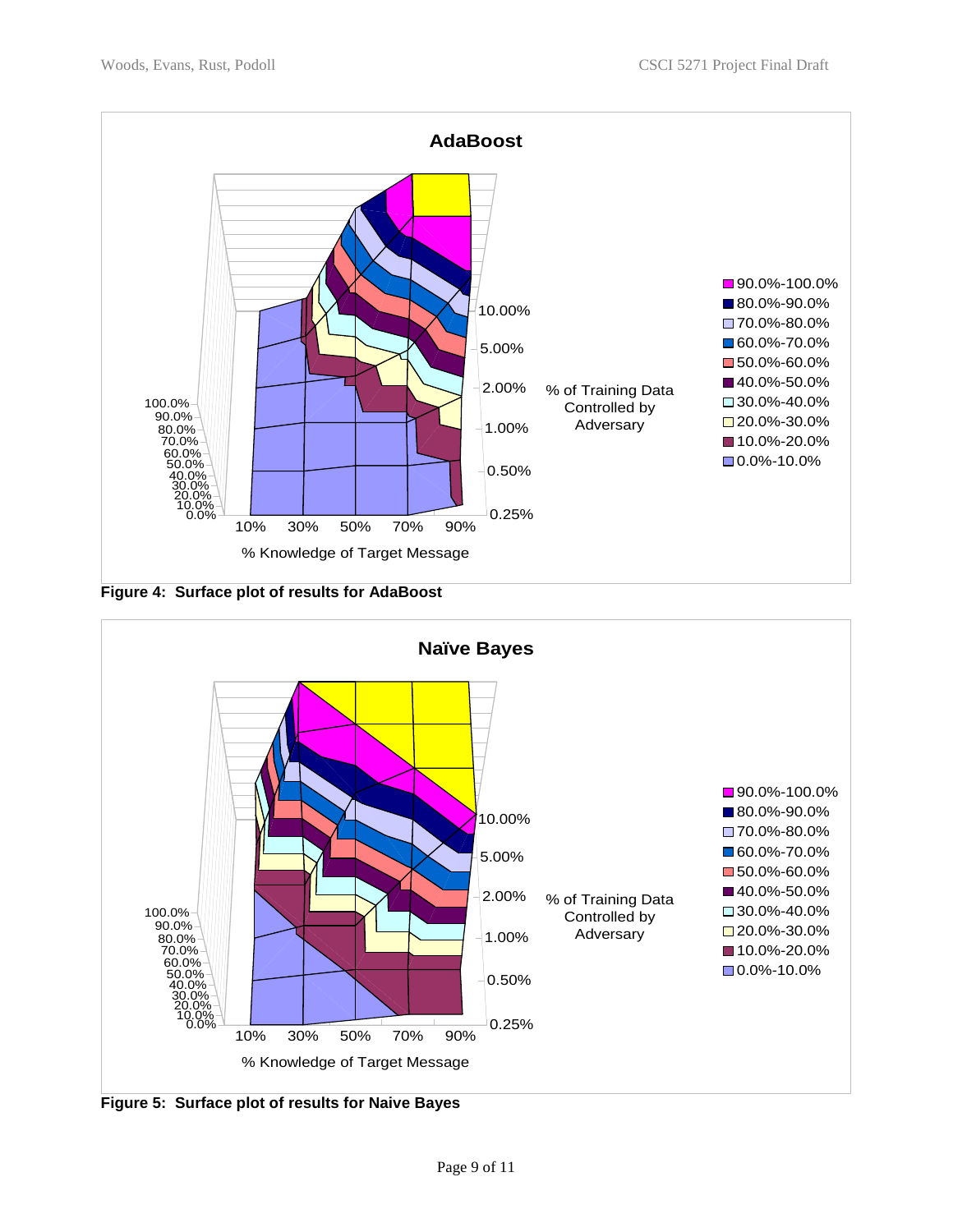

**Figure 6: Surface plot of results for C4.5** 



**Figure 7: Surface plot of results for Ripper**